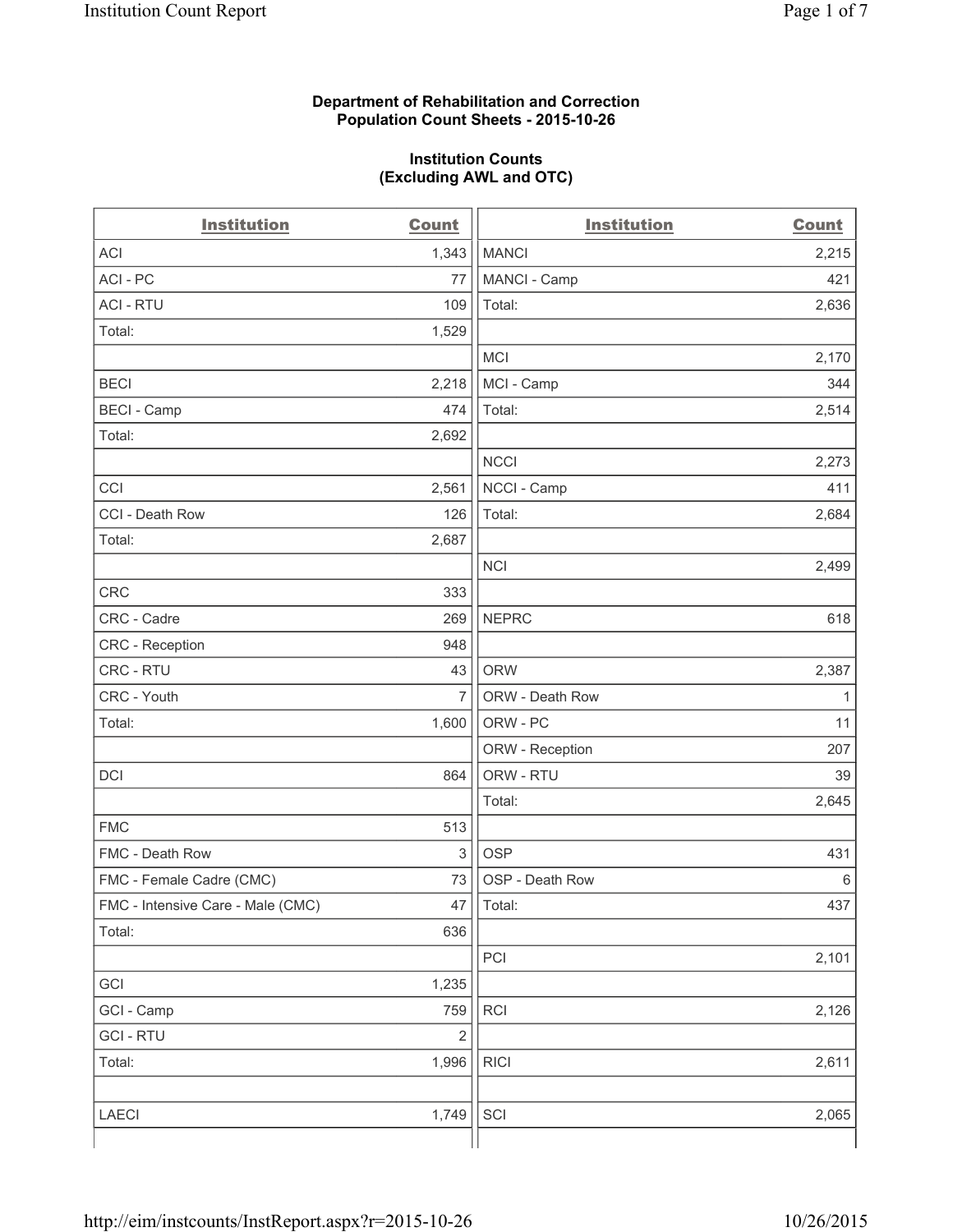| <b>LECI</b>              | 2,357 | SOCF             |                          | 1,155  |
|--------------------------|-------|------------------|--------------------------|--------|
| LECI - Camp              | 176   | SOCF - RTU       |                          | 52     |
| Total:                   | 2,533 | Total:           |                          | 1,207  |
| LOCI                     | 2,272 | <b>TCI</b>       |                          | 1,091  |
|                          |       | TCI - Camp       |                          | 446    |
| <b>LORCI</b>             | 195   | Total:           |                          | 1,537  |
| LORCI - Cadre            | 137   |                  |                          |        |
| <b>LORCI - Reception</b> | 983   | <b>TOCI</b>      |                          | 955    |
| Total:                   | 1,315 | <b>TOCI - PC</b> |                          | 102    |
|                          |       | Total:           |                          | 1,057  |
| <b>MACI</b>              | 1,123 |                  |                          |        |
| MACI - Minimum           | 1,418 | <b>WCI</b>       |                          | 1,278  |
| Total:                   | 2,541 | WCI - RTU        |                          | 92     |
|                          |       | Total:           |                          | 1,370  |
|                          |       |                  | <b>Total Population:</b> | 50,521 |

\* The Total Population includes 31 Offenders with Reason Codes 30 & 31. \*\* The Total Population includes 33 Offenders with Reason Code 0A.

## **Male Population by Security Level (Include AWL and Exclude OTC)**

| <b>Security Level</b>  |                   | <b>Body</b> | <b>AWL</b> | $(-OTC)$ | <b>Total</b> |
|------------------------|-------------------|-------------|------------|----------|--------------|
| Total Level 5          |                   | 109         | 3          |          | 111          |
| Total Level 4          |                   | 1,752       | 23         | 21       | 1,754        |
| Total Level 3          |                   | 11,586      | 147        | 107      | 11,626       |
| Total Level 2          |                   | 17,315      | 265        | 171      | 17,409       |
| Total Level 1          |                   | 15,331      | 185        | 85       | 15,431       |
| <b>Total Death Row</b> |                   | 137         | 2          |          | 138          |
|                        | <b>Total Male</b> | 46,230      | 625        | 386      | 46,469       |

### **Female Population by Institution (Include AWL and Exclude OTC)**

| <b>Institution</b>       | <b>Body</b> | <b>AWL</b> | $(-OTC)$ | <b>Total</b> |  |
|--------------------------|-------------|------------|----------|--------------|--|
| <b>DCI</b>               | 864         | 9          | 5        | 868          |  |
| <b>FMC</b>               | 25          | 0          |          | 25           |  |
| FMC - Female Cadre (CMC) | 73          | 2          | 2        | 73           |  |
| <b>NEPRC</b>             | 618         | 18         | 9        | 627          |  |
| <b>ORW</b>               | 2,387       | 65         | 35       | 2,417        |  |
| <b>ORW - Death Row</b>   |             | 0          | 0        |              |  |
|                          |             |            |          |              |  |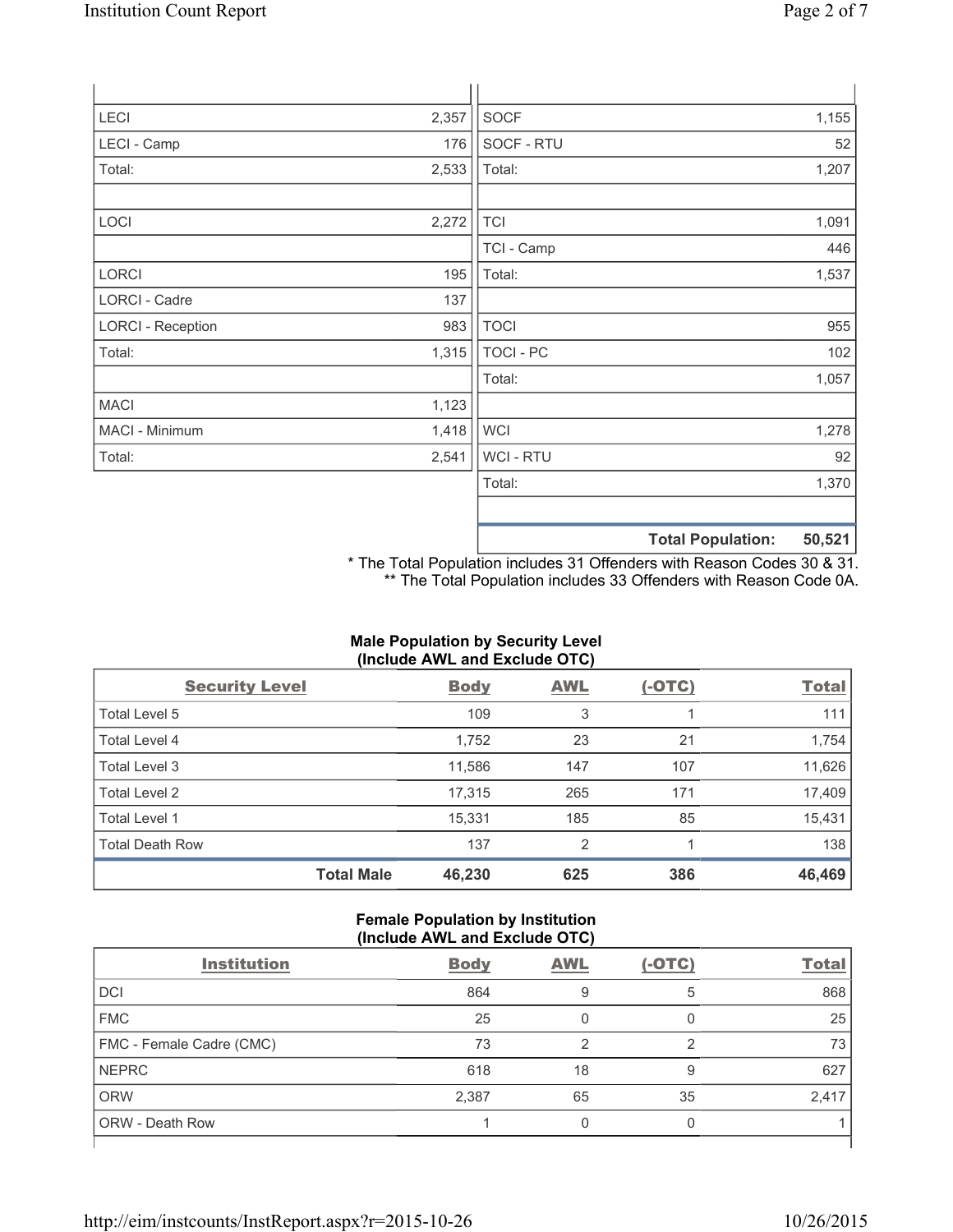| ORW - PC        |                     | 11    | 0  |    | 11 <sub>1</sub> |
|-----------------|---------------------|-------|----|----|-----------------|
| ORW - Reception |                     | 207   | 0  |    | 207             |
| ORW - RTU       |                     | 39    |    |    | 39              |
|                 | <b>Total Female</b> | 4,225 | 95 | 52 | 4,268           |
|                 |                     |       |    |    |                 |
|                 |                     |       |    |    |                 |

### **Male Population by Institution: Security Level 5 (Include AWL and Exclude OTC)**

| <b>Institution</b>       | <b>Body</b> | <b>AWL</b> | $(-OTC)$ | <b>Total</b> |
|--------------------------|-------------|------------|----------|--------------|
| <b>LORCI - Reception</b> |             |            |          |              |
| <b>MANCI</b>             | $\Omega$    |            |          |              |
| <b>OSP</b>               | 101         |            |          | 101          |
| <b>RCI</b>               | 2           | O          |          |              |
| <b>RICI</b>              | $\Omega$    |            |          |              |
| SOCF                     |             |            |          |              |
| <b>TOCI</b>              | 4           | ∩          |          |              |
| <b>Total Level 5</b>     | 109         |            |          | 11           |

## **Male Population by Institution: Security Level 4 (Include AWL and Exclude OTC)**

| <b>Institution</b>       | <b>Body</b>    | <b>AWL</b>     | $(-OTC)$            | <b>Total</b> |
|--------------------------|----------------|----------------|---------------------|--------------|
| ${\sf CRC}$              | 11             | $\mathbf 0$    | $\mathbf 0$         | 11           |
| CRC - Cadre              | 1              | $\mathbf 0$    | $\mathbf 0$         | 1            |
| CRC - Reception          | $\overline{2}$ | $\mathbf 0$    | $\mathbf 0$         | $\sqrt{2}$   |
| <b>LAECI</b>             | 1              | $\mathbf 0$    | $\mathsf{0}$        | 1            |
| LECI                     | $\sqrt{5}$     | $\mathbf 0$    | $\mathsf{0}$        | $\sqrt{5}$   |
| LORCI                    | $\sqrt{5}$     | $\,$ 3 $\,$    | 3                   | $\sqrt{5}$   |
| <b>LORCI - Reception</b> | $\mathfrak{S}$ | $\mathbf 0$    | $\mathsf 0$         | $\sqrt{3}$   |
| <b>MANCI</b>             | $\overline{2}$ | $\mathbf 0$    | $\mathsf{O}\xspace$ | $\sqrt{2}$   |
| <b>NCCI</b>              | $\sqrt{5}$     | $\mathbf 0$    | $\mathsf{O}\xspace$ | $\sqrt{5}$   |
| <b>NCI</b>               | 1              | $\mathbf 0$    | $\mathbf 0$         | 1            |
| <b>OSP</b>               | 320            | $\overline{2}$ | $\overline{2}$      | 320          |
| RCI                      | 11             | $\mathbf 0$    | 0                   | 11           |
| SCI                      | 1              | $\mathbf 0$    | 0                   | $\mathbf{1}$ |
| <b>SOCF</b>              | 1,080          | 16             | 14                  | 1,082        |
| SOCF - RTU               | 49             | $\mathbf 0$    | 0                   | 49           |
| <b>TCI</b>               | 5              | $\mathbf 0$    | $\mathbf 0$         | 5            |
| <b>TOCI</b>              | 186            | $\overline{2}$ | $\overline{2}$      | 186          |
| <b>TOCI - PC</b>         | 46             | $\mathbf 0$    | 0                   | 46           |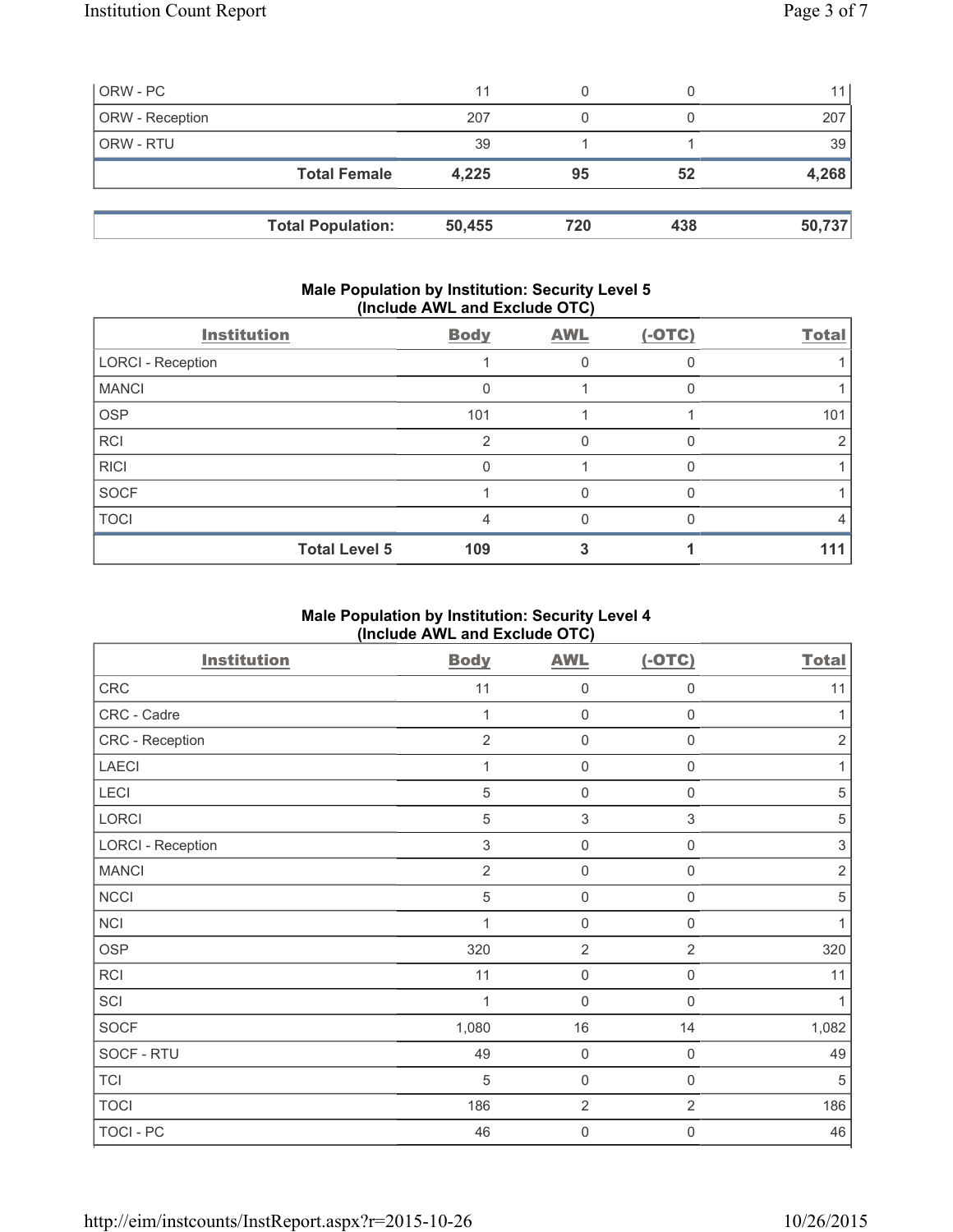| <b>WCI</b>     |                      | -     |    |     | $\overline{\phantom{a}}$ |
|----------------|----------------------|-------|----|-----|--------------------------|
| <b>WCI-RTU</b> |                      |       |    |     |                          |
|                | <b>Total Level 4</b> | 1,752 | 23 | . . | .754                     |

# **Male Population by Institution: Security Level 3 (Include AWL and Exclude OTC)**

| <b>Institution</b>                | <b>Body</b>               | <b>AWL</b>          | $(-OTC)$            | <b>Total</b>              |
|-----------------------------------|---------------------------|---------------------|---------------------|---------------------------|
| <b>ACI</b>                        | 13                        | $\mathbf{1}$        | $\mathsf 0$         | 14                        |
| ACI-PC                            | $\mathbf{1}$              | $\mathsf 0$         | $\mathsf 0$         | 1                         |
| <b>BECI</b>                       | $\overline{2}$            | $\mathsf{O}\xspace$ | $\mathsf 0$         | $\sqrt{2}$                |
| CCI                               | $\overline{2}$            | $\mathbf 1$         | $\mathbf{1}$        | $\overline{2}$            |
| CRC                               | 113                       | $\boldsymbol{9}$    | $\overline{7}$      | 115                       |
| CRC - Cadre                       | 203                       | $\mathbf 1$         | $\mathsf 0$         | 204                       |
| CRC - Reception                   | 690                       | 14                  | 11                  | 693                       |
| CRC - RTU                         | 20                        | $\mathsf{O}\xspace$ | $\mathsf 0$         | 20                        |
| CRC - Youth                       | $\overline{4}$            | $\mathsf{O}\xspace$ | $\mathsf 0$         | 4                         |
| <b>FMC</b>                        | $\sqrt{5}$                | $\mathsf{O}\xspace$ | $\mathsf 0$         | $\sqrt{5}$                |
| FMC - Intensive Care - Male (CMC) | $\overline{7}$            | $\mathbf 1$         | $\mathsf 0$         | 8                         |
| <b>LAECI</b>                      | $\overline{4}$            | $\mathsf{O}\xspace$ | $\mathsf 0$         | $\overline{4}$            |
| LECI                              | 2,250                     | 19                  | 16                  | 2,253                     |
| LOCI                              | $\mathbf{1}$              | $\mathbf 0$         | $\mathsf 0$         | $\mathbf{1}$              |
| LORCI                             | 90                        | 23                  | 18                  | 95                        |
| <b>LORCI - Cadre</b>              | 100                       | $\mathsf{O}\xspace$ | $\mathsf 0$         | 100                       |
| <b>LORCI - Reception</b>          | 704                       | $\mathbf 1$         | $\mathsf 0$         | 705                       |
| <b>MACI</b>                       | $\mathfrak{S}$            | $\mathbf 0$         | $\mathsf 0$         | $\sqrt{3}$                |
| <b>MANCI</b>                      | 2,177                     | 20                  | 17                  | 2,180                     |
| MCI                               | $\mathbf{1}$              | $\mathsf{O}\xspace$ | $\mathsf 0$         | 1                         |
| <b>NCCI</b>                       | $\overline{7}$            | $\mathsf{O}\xspace$ | $\mathsf 0$         | $\overline{7}$            |
| <b>NCI</b>                        | 11                        | $\mathsf{O}\xspace$ | $\mathsf 0$         | 11                        |
| PCI                               | 47                        | $\sqrt{5}$          | $\mathsf 0$         | 52                        |
| <b>RCI</b>                        | 1,916                     | 26                  | 19                  | 1,923                     |
| <b>RICI</b>                       | $\ensuremath{\mathsf{3}}$ | $\mathsf{O}\xspace$ | $\mathbf 0$         | $\ensuremath{\mathsf{3}}$ |
| SCI                               | 3                         | $\mathsf{O}\xspace$ | $\mathsf{O}\xspace$ | $\overline{3}$            |
| <b>SOCF</b>                       | 73                        | $\sqrt{2}$          | $\overline{2}$      | 73                        |
| SOCF - RTU                        | $\mathfrak{S}$            | $\mathsf{O}\xspace$ | $\mathsf 0$         | $\mathfrak{S}$            |
| <b>TCI</b>                        | 1,013                     | $\boldsymbol{9}$    | $\,8\,$             | 1,014                     |
| TCI - Camp                        | $\mathbf{1}$              | $\mathsf{O}\xspace$ | $\mathsf 0$         | $\mathbf{1}$              |
| <b>TOCI</b>                       | 735                       | $\mathsf{O}\xspace$ | $\mathsf 0$         | 735                       |
| <b>TOCI - PC</b>                  | 56                        | $\mathsf{O}\xspace$ | $\mathsf 0$         | 56                        |
| <b>WCI</b>                        | 1,240                     | 15                  | $\,8\,$             | 1,247                     |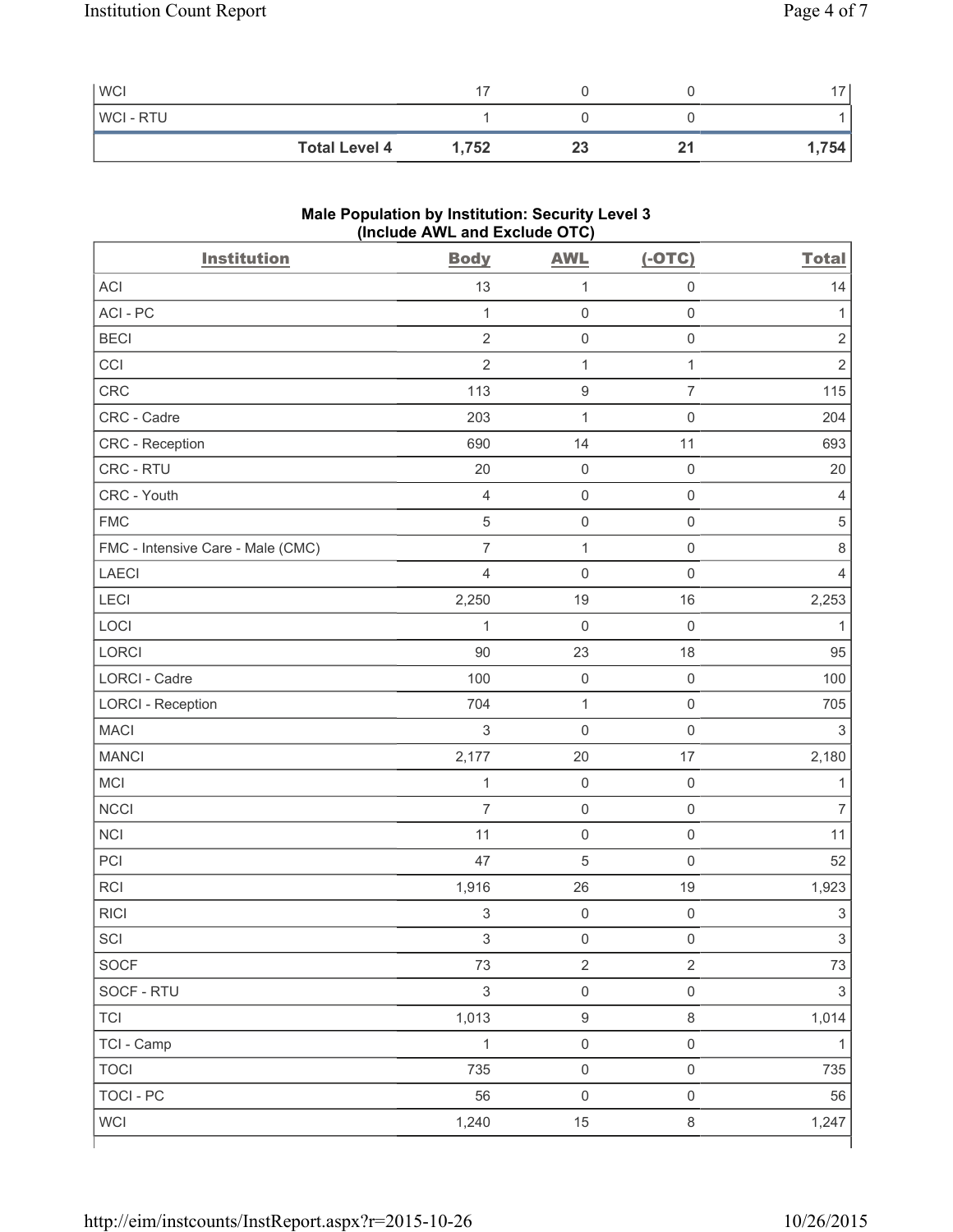| WCI - RTU |                      | 88     |     |     | 88     |
|-----------|----------------------|--------|-----|-----|--------|
|           | <b>Total Level 3</b> | 11,586 | 147 | 107 | 11,626 |

| <b>Institution</b>                | (include AVIL and Exclude OTO)<br><b>Body</b> | <b>AWL</b>          | $(-OTC)$            | <b>Total</b>              |
|-----------------------------------|-----------------------------------------------|---------------------|---------------------|---------------------------|
| <b>ACI</b>                        | 619                                           | $\boldsymbol{9}$    | $\sqrt{2}$          | 626                       |
| ACI-PC                            | 75                                            | $\mathsf 0$         | $\mathsf{O}\xspace$ | 75                        |
| <b>ACI - RTU</b>                  | 63                                            | $\mathbf 0$         | $\mathbf 0$         | 63                        |
| <b>BECI</b>                       | 1,477                                         | 19                  | 14                  | 1,482                     |
| CCI                               | 1,716                                         | 12                  | $\hbox{9}$          | 1,719                     |
| CRC                               | 101                                           | $\sqrt{2}$          | $\mathsf 0$         | 103                       |
| CRC - Cadre                       | 56                                            | $\mathsf{O}\xspace$ | $\mathsf 0$         | 56                        |
| CRC - Reception                   | 173                                           | $\mathbf 5$         | 5                   | 173                       |
| CRC - RTU                         | 16                                            | $\mathsf{O}\xspace$ | $\mathsf 0$         | $16$                      |
| CRC - Youth                       | $\ensuremath{\mathsf{3}}$                     | $\mathsf{O}\xspace$ | $\mathsf 0$         | $\ensuremath{\mathsf{3}}$ |
| <b>FMC</b>                        | $\overline{2}$                                | $\mathbf 1$         | $\mathsf 0$         | $\mathsf 3$               |
| FMC - Intensive Care - Male (CMC) | 22                                            | $\mathsf{O}\xspace$ | $\mathsf 0$         | 22                        |
| GCI                               | 815                                           | $\overline{7}$      | $\,$ 5 $\,$         | 817                       |
| GCI - Camp                        | $\mathbf{1}$                                  | $\mathsf{O}\xspace$ | $\mathsf 0$         | $\mathbf{1}$              |
| <b>GCI-RTU</b>                    | $\mathbf{1}$                                  | $\mathsf{O}\xspace$ | $\mathsf 0$         | $\mathbf{1}$              |
| <b>LAECI</b>                      | 1,110                                         | 19                  | 15                  | 1,114                     |
| LECI                              | 92                                            | $\mathsf{O}\xspace$ | $\mathsf 0$         | 92                        |
| LOCI                              | 1,158                                         | 8                   | $\overline{7}$      | 1,159                     |
| LORCI                             | 75                                            | 20                  | 18                  | 77                        |
| LORCI - Cadre                     | 33                                            | $\mathsf{O}\xspace$ | $\mathsf{O}\xspace$ | 33                        |
| <b>LORCI - Reception</b>          | 173                                           | 1                   | $\mathsf{O}\xspace$ | 174                       |
| <b>MACI</b>                       | 1,120                                         | 13                  | $\,8\,$             | 1,125                     |
| <b>MANCI</b>                      | 26                                            | $\mathbf 0$         | $\mathbf 0$         | 26                        |
| MCI                               | 1,693                                         | 30                  | 18                  | 1,705                     |
| MCI - Camp                        | 1                                             | $\mathsf{O}\xspace$ | $\mathsf{O}\xspace$ | $\mathbf{1}$              |
| <b>NCCI</b>                       | 1,584                                         | 20                  | $\,8\,$             | 1,596                     |
| NCCI - Camp                       | 15                                            | $\mathsf{O}\xspace$ | $\mathsf{O}\xspace$ | 15                        |
| <b>NCI</b>                        | 1,671                                         | 42                  | 32                  | 1,681                     |
| PCI                               | 731                                           | 16                  | $\,6\,$             | 741                       |
| RCI                               | 197                                           | $\mathsf 0$         | $\mathsf 0$         | 197                       |
| <b>RICI</b>                       | 1,507                                         | 25                  | 16                  | 1,516                     |
| SCI                               | 908                                           | $16\,$              | $\,8\,$             | 916                       |
| <b>TCI</b>                        | 29                                            | $\mathsf{O}\xspace$ | $\mathsf{O}\xspace$ | 29                        |
| <b>TOCI</b>                       | 30                                            | $\mathsf{O}\xspace$ | $\mathsf 0$         | $30\,$                    |
|                                   |                                               |                     |                     |                           |

## **Male Population by Institution: Security Level 2 (Include AWL and Exclude OTC)**

٦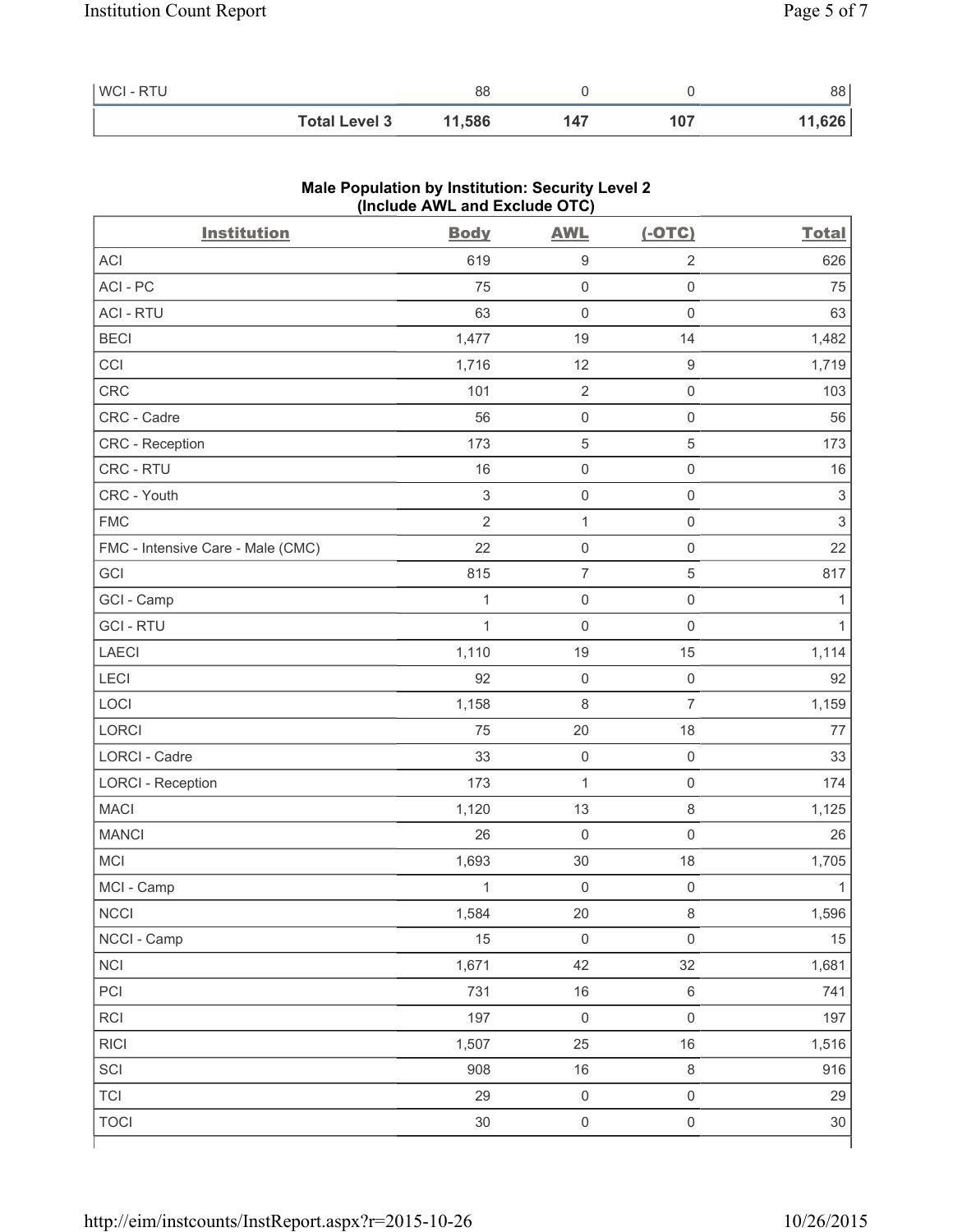| <b>WCI</b>     |                      | 20     |     |     | 20     |
|----------------|----------------------|--------|-----|-----|--------|
| <b>WCI-RTU</b> |                      |        |     |     | -      |
|                | <b>Total Level 2</b> | 17,315 | 265 | 171 | 17,409 |

# **Male Population by Institution: Security Level 1 (Include AWL and Exclude OTC)**

| <b>Institution</b>                | <b>Body</b>      | <b>AWL</b>          | $(-OTC)$                  | <b>Total</b>     |
|-----------------------------------|------------------|---------------------|---------------------------|------------------|
| <b>ACI</b>                        | 711              | $\overline{7}$      | $\overline{2}$            | 716              |
| ACI - PC                          | 1                | $\mathsf{O}\xspace$ | $\mathsf{O}\xspace$       | 1                |
| <b>ACI - RTU</b>                  | 46               | $\mathsf 0$         | $\mathsf{O}\xspace$       | 46               |
| <b>BECI</b>                       | 739              | 12                  | $\overline{4}$            | 747              |
| <b>BECI - Camp</b>                | 474              | $\mathsf{O}\xspace$ | $\mathsf{O}\xspace$       | 474              |
| CCI                               | 843              | $\boldsymbol{9}$    | $\overline{2}$            | 850              |
| CRC                               | 49               | $\mathsf{O}\xspace$ | $\mathsf{O}\xspace$       | 49               |
| CRC - Cadre                       | $9\,$            | $\mathsf 0$         | $\mathsf 0$               | 9                |
| CRC - Reception                   | 79               | $\mathsf{O}\xspace$ | $\mathsf 0$               | 79               |
| CRC - RTU                         | $\overline{7}$   | $\mathsf 0$         | $\mathsf{O}\xspace$       | $\overline{7}$   |
| <b>FMC</b>                        | 480              | $\mathbf{1}$        | $\mathbf{1}$              | 480              |
| FMC - Intensive Care - Male (CMC) | 18               | $\mathsf{O}\xspace$ | $\mathsf{O}\xspace$       | 18               |
| GCI                               | 420              | 15                  | $\,8\,$                   | 427              |
| GCI - Camp                        | 758              | $\mathbf{1}$        | $\mathsf 0$               | 759              |
| <b>GCI-RTU</b>                    | $\mathbf{1}$     | $\mathsf 0$         | $\mathsf{O}\xspace$       | $\mathbf{1}$     |
| <b>LAECI</b>                      | 634              | $\,8\,$             | $\overline{7}$            | 635              |
| LECI                              | 10               | $\sqrt{2}$          | $\mathbf{1}$              | 11               |
| LECI - Camp                       | 176              | $\mathbf{1}$        | $\mathbf{1}$              | 176              |
| LOCI                              | 1,113            | $\,8\,$             | $\mathsf 3$               | 1,118            |
| LORCI                             | 25               | $\sqrt{5}$          | $\,$ 5 $\,$               | 25               |
| <b>LORCI - Cadre</b>              | 4                | $\mathsf{O}\xspace$ | $\mathsf 0$               | $\overline{4}$   |
| <b>LORCI - Reception</b>          | 102              | $\mathsf{O}\xspace$ | $\mathsf{O}\xspace$       | 102              |
| MACI - Minimum                    | 1,418            | 11                  | $\sqrt{5}$                | 1,424            |
| <b>MANCI</b>                      | 10               | 10                  | $\ensuremath{\mathsf{3}}$ | 17               |
| MANCI - Camp                      | 421              | $\sqrt{2}$          | $\mathbf 2$               | 421              |
| MCI                               | 476              | $\boldsymbol{9}$    | $\mathsf 3$               | 482              |
| MCI - Camp                        | 343              | $\mathsf{O}\xspace$ | $\mathsf{O}\xspace$       | 343              |
| <b>NCCI</b>                       | 677              | 15                  | $\,8\,$                   | 684              |
| NCCI - Camp                       | 396              | $\mathsf{O}\xspace$ | $\mathsf{O}\xspace$       | 396              |
| <b>NCI</b>                        | 816              | $\,8\,$             | $\ensuremath{\mathsf{3}}$ | 821              |
| <b>OSP</b>                        | $\boldsymbol{9}$ | $\mathsf{O}\xspace$ | $\mathsf{O}\xspace$       | $\boldsymbol{9}$ |
| PCI                               | 1,323            | 25                  | $\,8\,$                   | 1,340            |
| <b>RICI</b>                       | 1,101            | 13                  | $\overline{7}$            | 1,107            |